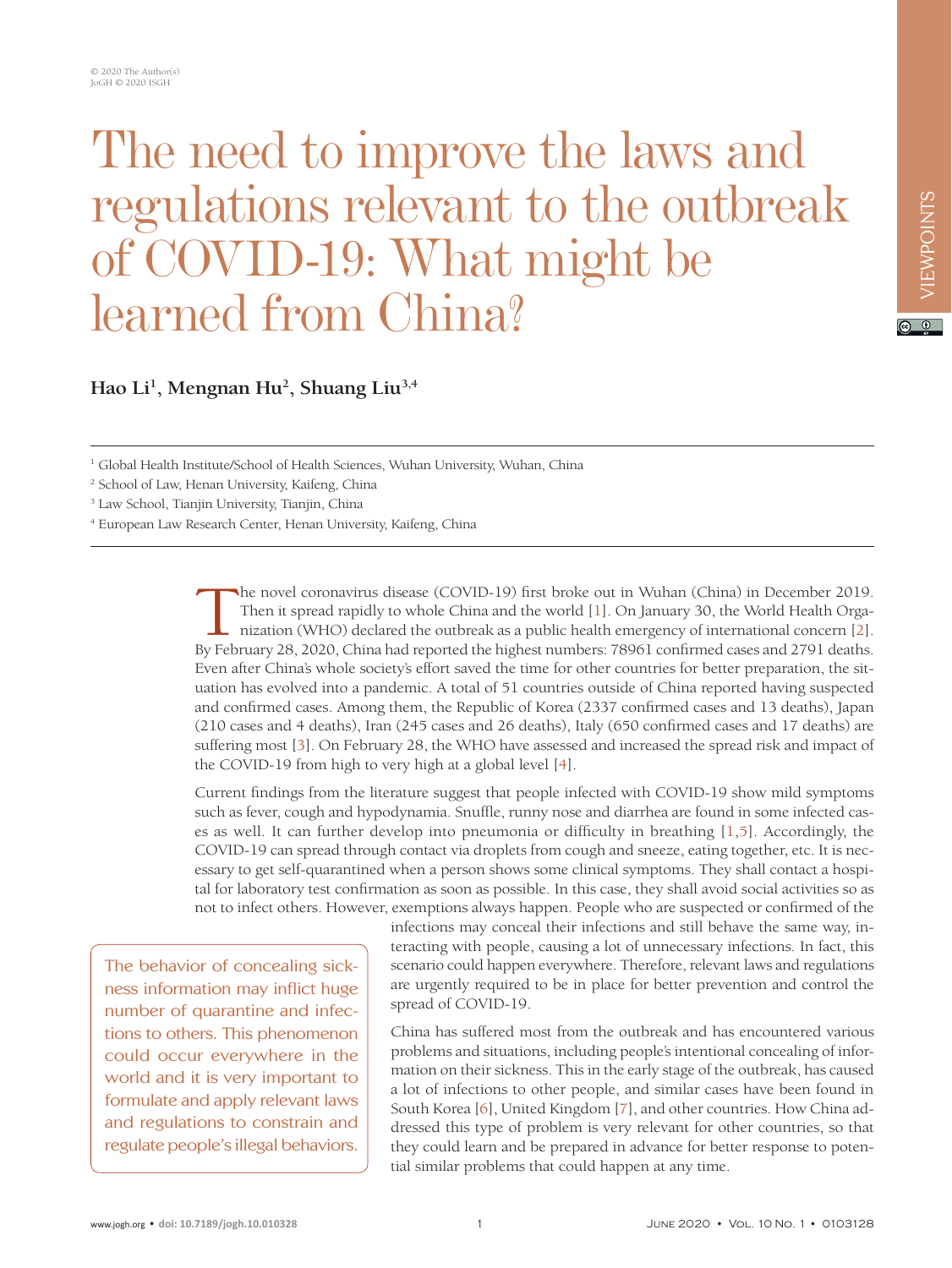## CHINA'S RELEVANT LAWS AND REGULATIONS TO SENTENCE THE CRIMES

As China has the world's largest population, many crime cases of violating laws and regulations are happening, which are initiated by the suspected and confirmed patients during the COVID-19 outbreak. At first, there was a lack of specific articles to sentence the criminals. However, China has rapidly organized experts to formulate additional relevant legislations for more efficient and effective actions, based on the Chinese Criminal Law. On February 6, China released the Judicial Interpretations on Punishing Legally the Crimes of Violating the Prevention of Novel Coronavirus Infected Pneumonia [\[8\]](#page-3-4).

According to the Interpretations, if a patient is diagnosed as COVID-19 positive, and he refused to be quarantined for medical treatment, or leave the quarantine area during this period, and enter public places or take public transportations, he/she shall be punished with the crime of "intentional violation of public safety in dangerous ways". The same punishment applies to a suspected patient when he/she acts in the same way as the above and causes spread of coronavirus. According to Articles 114 and 115 of the Chinese Criminal Law, the defendant shall be punished with the penalty of not less than ten years, life imprisonment or death if the person inflicts serious injury, death on people, or causes heavy losses of public or private property; if the circumstances are minor, he/she shall be sentenced to a fixed-term imprisonment of three to ten years. If the person commits the crime with negligence, he/she shall be punished with the penalty from three years to seven years of imprisonment; if the circumstances are minor, he/she shall be sentenced to a fixed-term imprisonment of not more than three years or a criminal detention for the crime of "negligent violation of public safety in dangerous ways".

According to Article 330 of the Chinese Criminal Law, a person who violates the Chinese Law on Prevention and Treatment of Infectious Diseases by refusing to execute the prevention and control measures proposed by the health and anti-epidemic authorities, and his/her misconduct has caused the spread of coronavirus or a grave danger of spread, shall be sentenced a fixed-term imprisonment of not more than three years or criminal detention for the crime of "impairing the prevention and treatment of infectious disease"; if the consequences are especially serious, he/she shall be sentenced to a imprisonment of three to seven years.

According to the Chinese Law on Prevention and Treatment of Infectious Diseases, if a unit or an individual violates relevant regulations, refuses the investigations, inspections, sample collection, quarantine and treatment of infectious diseases, and has caused the spread of infectious diseases, civil liability shall be assumed. They shall bear the medical expenses, nursing care, etc. If the infected person died unfortunately or was disabled, the responsible unit or person shall pay the compensations for the death and disability, including mental damage compensations. Besides, in order to protect both sides from potential infections, simple remote video trial procedure can be applied if the defendant agrees.

## IMPLICATIONS TO OTHER COUNTRIES

By March 1, 58 countries outside of China had reported their confirmed cases of COVID-19 [[9](#page-3-5)]. During the outbreak, punishment shall be made in time against the violation of laws and regulations committed by the suspected or confirmed cases. However, many countries may still need to strengthen the specific provisions of their laws and regulations, which should be implemented as soon as possible. For example, in the Italian Criminal Law, the provisions in Article 438 stipulated that, a person causing an epidemic through the spread of germ of pathogen, shall be punished with life imprisonment. According to Article 452, if a person committed the crime negligently, he shall be punished with imprisonment from one year to five years [\[10\]](#page-3-6). Both the two articles are interpreted in general and need more detailed explanations.

Moreover, equal respect, helping reduce suffering and fairness shall be considered as core value during the judgment procedure [[11](#page-3-7)]. Every citizen shall obey the laws and regulations relevant to the prevention

China is the first country to encounter peoples' intentional concealing of their COVID-19 infection information while they still interact with people without taking protective measures. China's rapid legislation targeting at the novel coronavirus may be helpful for other countries to formulate their own specific laws and regulations.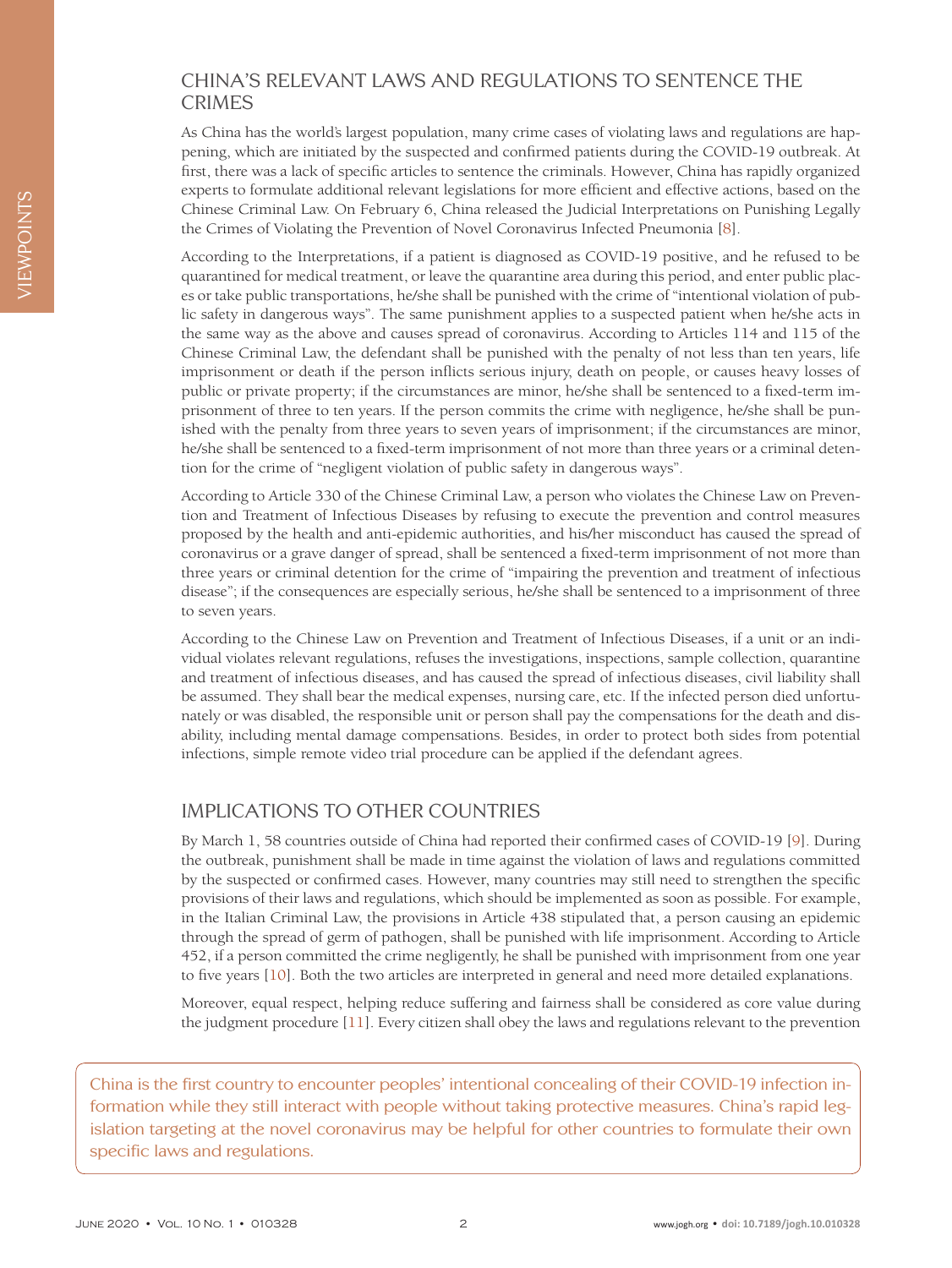

Photo: entry screening in a Chinese community (from the collection of one of the co-authors, used with permission).

and control of novel coronavirus, and responsibility for violating relevant laws and regulations shall be assumed. In order to better improve and implement the epidemic law, the following practices can be learned from China.

- (1) Preparedness and quick responses are necessary for both government and whole society. It shall be stipulated that all the confirmed and suspected cases have the right to be and shall be quarantined immediately for treatment.
- (2) It is important to facilitate the process of releasing relevant laws and regulations, and various ways such as TV, social media, etc. shall be in place to notify citizens to increase their knowledge level about relevant laws and the updated regulations as well as the consequences of violating them.
- (3) As long as a person is identified as violating relevant laws and regulations, legal investigation procedure shall be started immediately whether he is a patient or not. However, if he is a suspected or conformed patient, he can be treated first and punished later.
- (4) To prevent the spread of coronavirus, remote video trial procedure can be adopted to prevent close contact between the defendant and the judge and other judicial officials.



**Acknowledgements:** The authors would like to thank Dr Xiaogang Yuan from High People's Court of Henan Province, People's Republic of China for his valuable advice.

**Funding:** This work is supported by a project Research on the Recent Expansion of Chinese Criminal Law and Its Reasonable Limits funded by National Social Science Fund Project of China (grant No.: 16BFX056).

**Authorship contributions:** LH and LS both designed and wrote the article together. HMN participated in the literature review, data collection, writing and discussion.

**Competing interests:** The authors have completed the ICMJE Unified Competing Interest Form (available from the corresponding author) and declare no competing interests.

- <span id="page-2-0"></span> 1 Zhu HB, Wei L, Niu P. The novel coronavirus outbreak in Wuhan, China. Globa Health Res Policy. 2020. March 9;5:9. Medline:32166128 doi:10.1186/s41256-020-00135-6.
- <span id="page-2-1"></span> 2 World Health Organization. Novel Coronavirus (2019-nCoV) Situation Report-11. Available: [https://www.who.int/docs/](https://www.who.int/docs/default-source/coronaviruse/situation-reports/20200131-sitrep-11-ncov.pdf?sfvrsn=de7c0f7_4) [default-source/coronaviruse/situation-reports/20200131-sitrep-11-ncov.pdf?sfvrsn=de7c0f7\\_4.](https://www.who.int/docs/default-source/coronaviruse/situation-reports/20200131-sitrep-11-ncov.pdf?sfvrsn=de7c0f7_4) Accessed: 28 February 2020.
- <span id="page-2-2"></span> 3 World Health Organization. Coronavirus disease 2019 (COVID-19) Situation Report-39. Available: [https://www.who.](https://www.who.int/docs/default-source/coronaviruse/situation-reports/20200228-sitrep-39-covid-19.pdf?sfvrsn=5bbf3e7d_) [int/docs/default-source/coronaviruse/situation-reports/20200228-sitrep-39-covid-19.pdf?sfvrsn=5bbf3e7d\\_4](https://www.who.int/docs/default-source/coronaviruse/situation-reports/20200228-sitrep-39-covid-19.pdf?sfvrsn=5bbf3e7d_). Accessed: 1 March 2020.